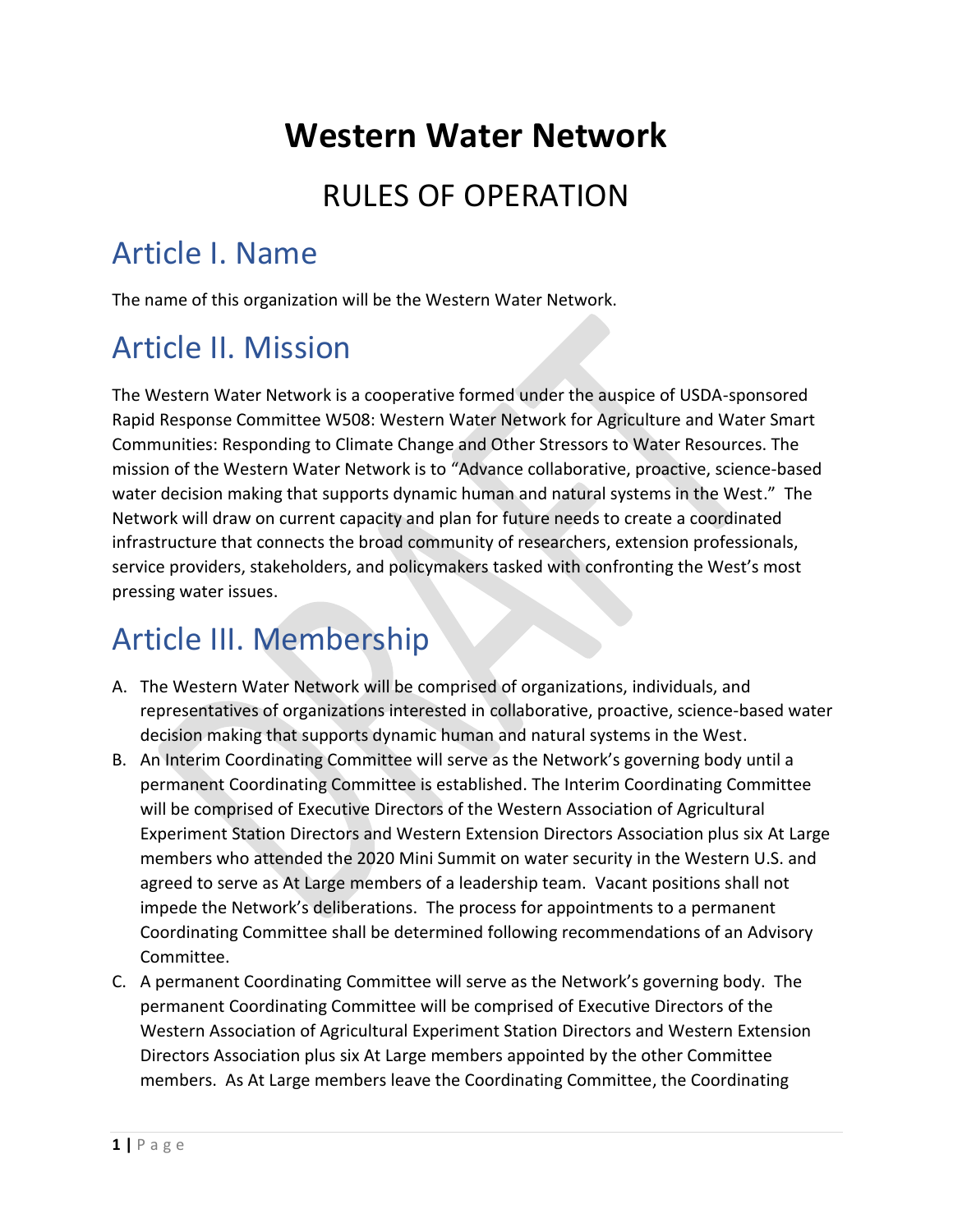Committee will decide to replace these members and, if so, who will be appointed to vacant positions. Vacant positions shall not impede the Network's deliberations.

D. An Advisory Committee will provide recommendations to the Coordinating Committee. The Advisory Committee will include the chairs and incoming chairs of each Western Region multistate committee dealing with water. Respective multistate committees may appoint two members to the Advisory Committee if the chair and incoming chair are unable to serve on the Advisory Committee. Additional members of the Advisory Committee will be appointed by organizations interested in collaborative, proactive, science-based water decision making that supports dynamic human and natural systems in the West, such as Western Governors' Association, Council of State Governments-West, Western Interstate Region- National Association of Counties, Western Region Water Resource Research Institutes, Western Region Climate Hubs, and Western Region Research Center Administrative Society.

## Article IV. Responsibilities

- A. The Coordinating Committee will provide leadership and policy direction to the Western Water Network and will serve as the final decision maker for the Network. Responsibilities may include but are not limited to: representing their respective organization's interests in Network meetings: casting votes on Network matters; submitting actions for consideration by the Coordinating Committee, Advisory Committee, and members of the Western Water Network; coordinating development of proposals for funding and work assignments and requests; forming Working Groups; and advocating, educating, and informing others about the actions of the Network.
- B. The Advisory Committee will provide insights and recommendations to the Coordinating Committee. Advisory Committee members shall promote the Network's collaborative efforts by seeking input from the group they represent.

## Article V. Working Groups

- A. The Coordinating Committee, with the recommendation of the Advisory Committee when appropriate, may establish Working Groups.
- B. The purposes and responsibilities of such Working Groups shall be defined and revised as necessary by the Coordinating Committee.
- C. The members and leadership of Working Groups shall be determined by the Coordinating Committee, in consultation with appropriate authorities representing the affiliate members of the Working Group.
- D. Working group membership shall be open to any representative recommended by members of the Coordinating Committee and/or the Advisory Committee at the discretion of the Coordinating Committee.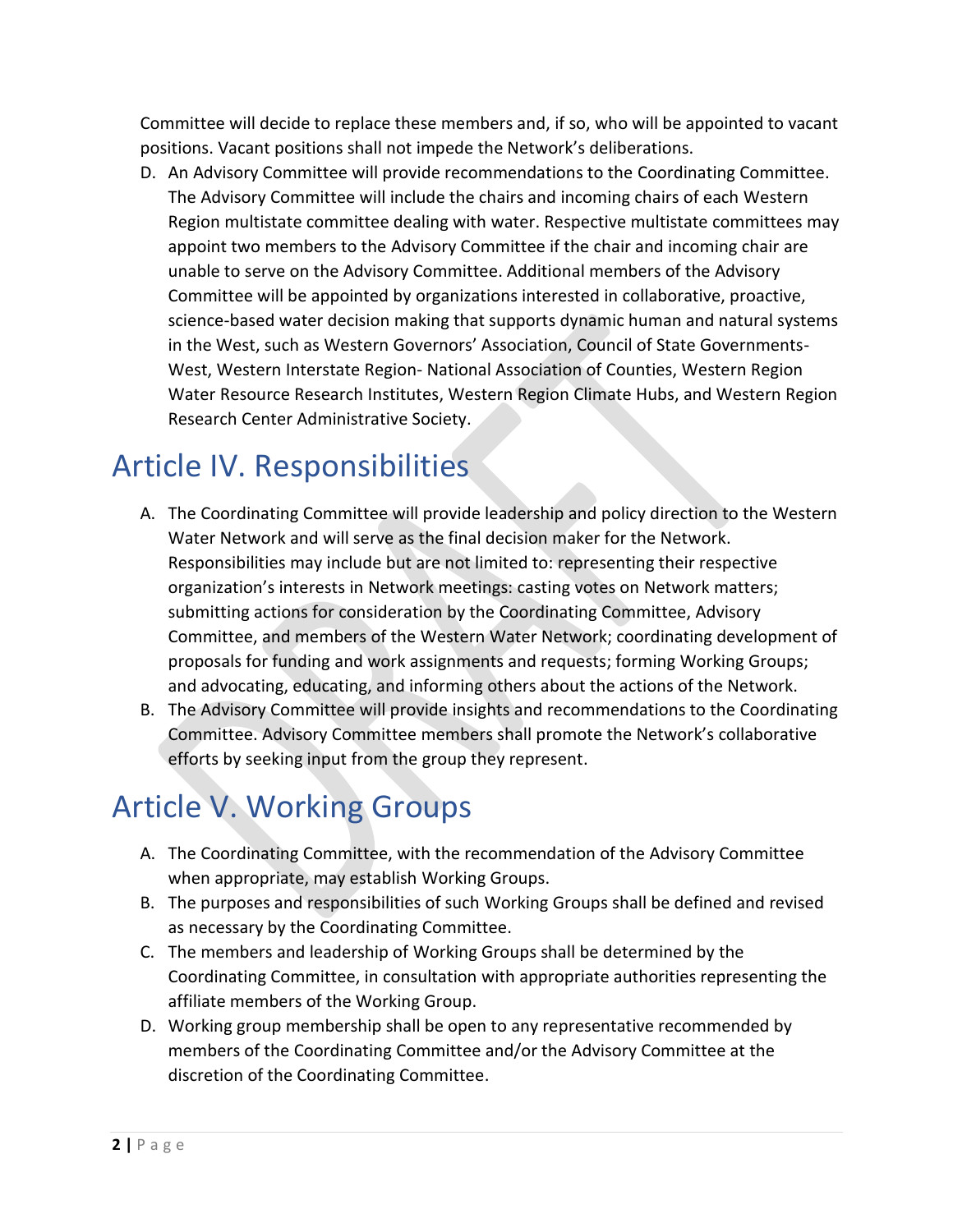- E. All Working Groups shall report to the Coordinating Committee at such times as may be recommended by the Advisory Committee.
- F. Any recommendations generated by a Working Group are subject to the approval of the Coordinating Committee and, as appropriate, to prior review by the Advisory Committee.
- G. All Working Groups created pursuant to this rule are subject to dissolution at any time by the Coordinating Committee.

#### Article VI. Voting and Quorum

- A. A quorum is required for the Coordinating Committee to vote on any motion, position statement, or resolution. A quorum is defined as two-thirds majority of the filled positions in the Coordinating Committee membership.
- B. Coordinating Committee members shall attempt to reach consensus on any motion, position statement, resolution, or other decisions. If consensus cannot be achieved, then a simple majority of voting members shall constitute a final decision on all matters unless otherwise stated in the Rules of Operation. For the purpose of this clause, 'majority of voting members' is defined as the quorum present in scheduled meetings or of the filled positions if outside of scheduled meetings.
- C. A roll call vote may be requested by any voting member.
- D. If a member of the Coordinating Committee abstains from a vote, the member shall have the right to have their name removed from any documents transmitting or containing information regarding the final decision. Any abstaining or disagreeing member may include a brief statement explaining why they abstained or disagreed.
- E. Electronic balloting may be utilized for instances in which a decision must be made outside of a scheduled meeting or when the decision may require more than a quorum attending a scheduled meeting.
- F. The Advisory Committee and Working Groups shall follow Article VI when votes are determined to be necessary by their members.
- G. Delegation of Authority rests with the Coordinating Committee.

### Article VII. Position Statements and Resolutions

- A. Position statements or resolutions may be proposed by any member of the Coordinating Committee or may be recommended by the Advisory Committee.
- B. Position statements or resolutions should be submitted for the Coordinating Committee's consideration no fewer than two weeks prior to a scheduled meeting. Proposed position statements or resolutions not submitted for prior review may be considered at a Coordinating Committee meeting only if a quorum is present and the majority present consent.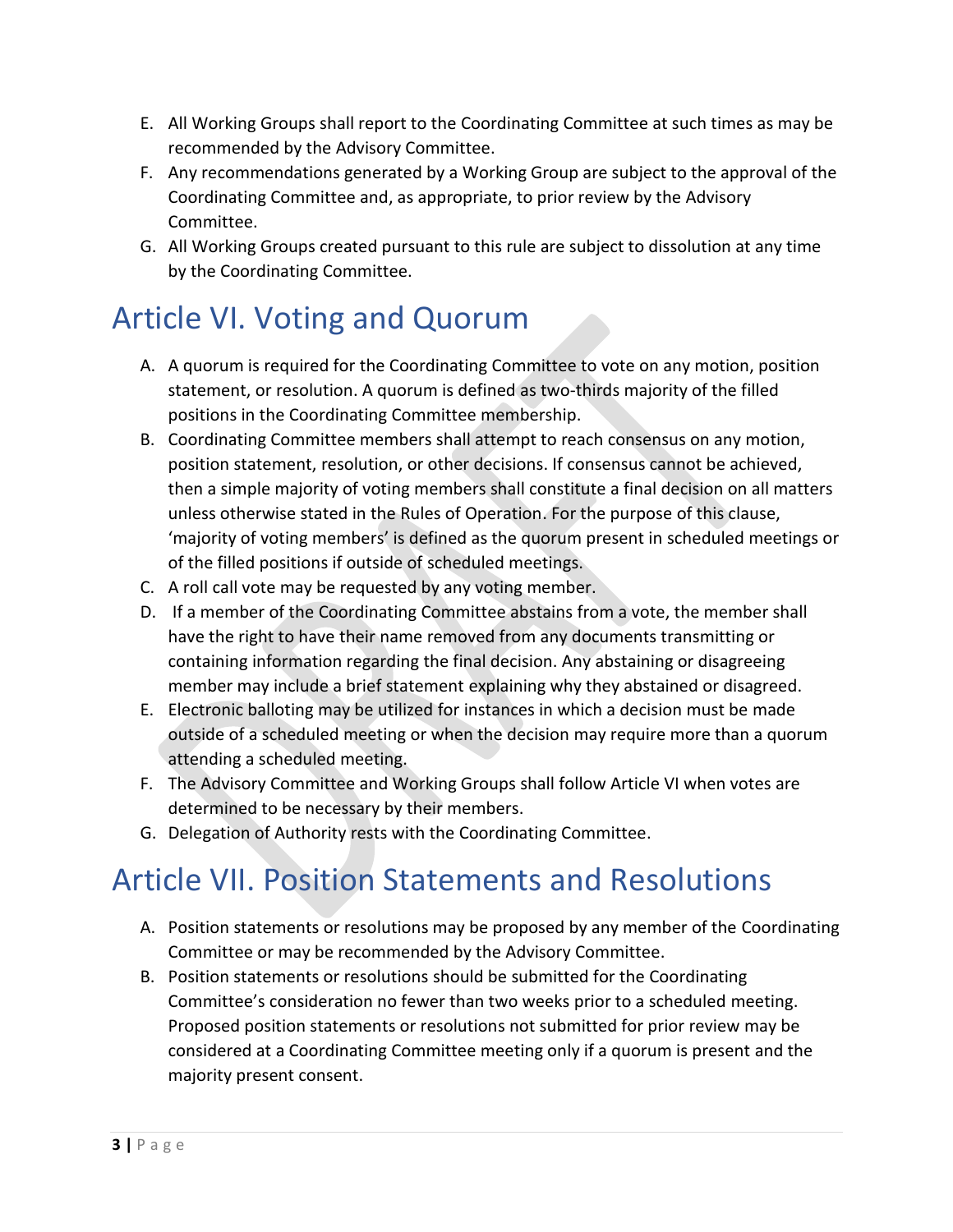- C. Any resolution or statement of any kind that purports to be the position of the Western Water Network shall be adopted by the Coordinating Committee in accordance with the voting guidelines articulated herewith. Prior to such approval, recommendations by the Advisory Committee or any Working Group are to be considered only recommendations and not an official position of the Western Water Network.
- D. Any emergency resolutions or statements of any kind that purports to be the position of the Western Water Network shall be adopted by the Coordinating Committee in accordance with the voting guidelines articulated herewith.

## Article VIII. Staff Support

A. The Western Association of Agricultural Experiment Station Directors will provide staff support to the Western Water Network. This includes planning and staffing meetings; coordinating communication among members; responding to requests for information from members and other interested parties; maintain records of meetings, notes, and official communications; and executing decisions made by the Coordinating Committee.

## Article IX. Meetings and Events

- A. Support staff will schedule regular meetings for the Coordinating Committee. Additional meetings may be requested by any member of the Coordinating Committee.
- B. Participation in Coordinating Committee meetings are not restricted to members if guests are approved to attend in advance. Guest attendees may offer advice and make recommendations, but decisions may only be made through vote by members of the Coordinating Committee as outlined in herewith.
- C. The Coordinating Committee may also sponsor periodic issue conferences or other events, the focus and frequency of which shall be determined by the Coordinating Committee.
- D. Unless restricted by an action of the Coordinating Committee, participation in Western Water Network conferences and events shall be open to all parties interested in attending.

# Article X. Rules of Operation: Adoption, Amendment, Repeal, and Suspension

A. The Western Water Network Rules of Operation may be amended or repealed at any Coordinating Committee meeting provided that a notice of such amendments is filed with support staff at least two weeks prior to a scheduled meeting. Upon receipt of the proposed amendments, support staff will forward copies thereof to members of the Coordinating Committee.